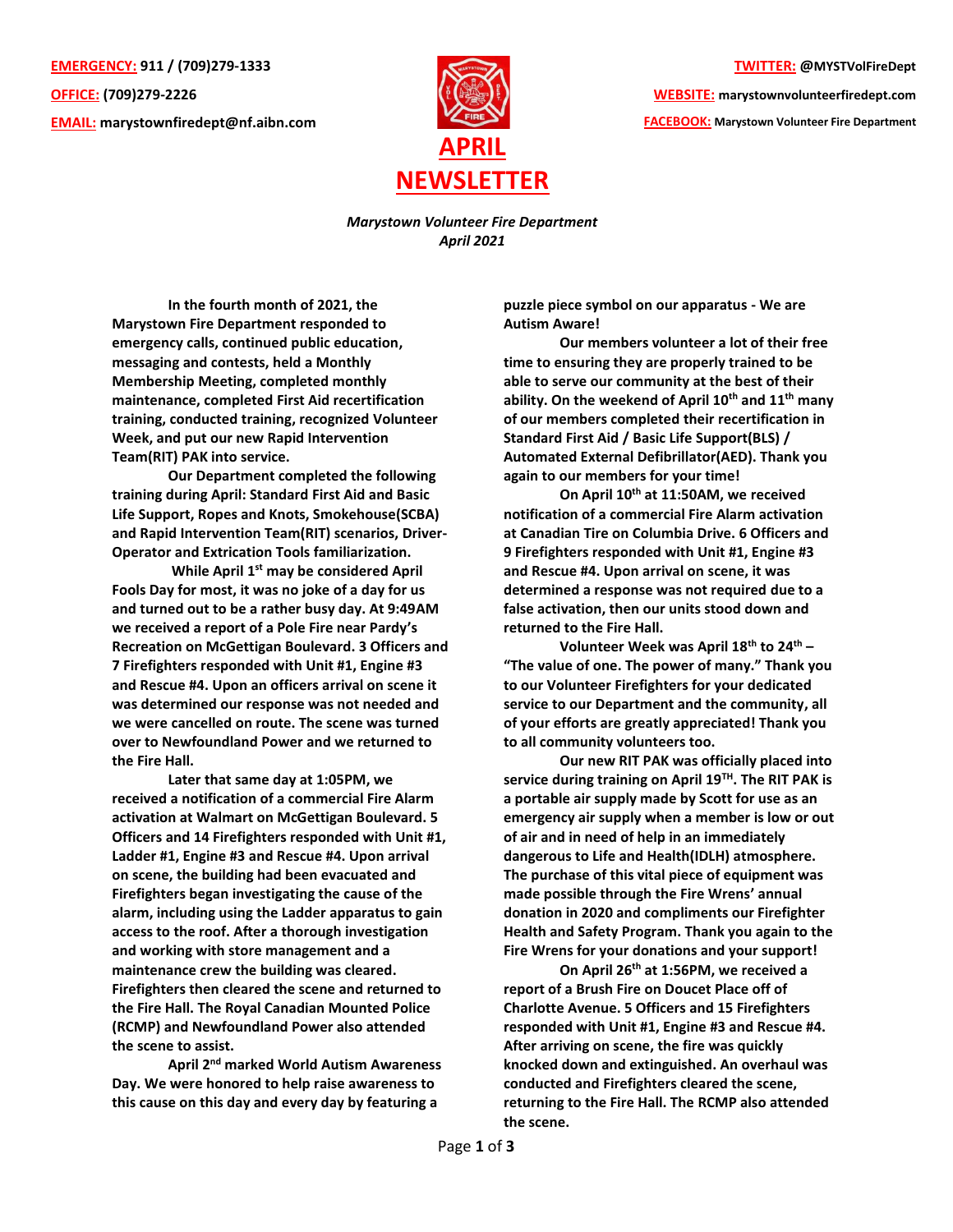**May 1st will mark Wildfire Community Preparedness Day. In preparation for this event, our Fire Prevention contest for April asked people to leave a tip on how to prevent outdoor fires. 16 People took the opportunity to participate in the contest and Natasha Baker was the winner with her tip to "Always have a cover on your fire pit to keep flankers from popping out." - Congratulations Natasha! Thanks to everyone who took the time to take part, keep a look out for next month's contest. Forest Fire Season on the island portion of our province also begins May 1st – visit <https://bit.ly/3u9KJ2p> for more information and please obey the regulations.**

**Keep following our social media accounts for heritage moments compliments of our Heritage Committee or visit the history/museum page on our website to learn more!**



**Picture #1. On scene at Walmart April 1st .**



**Picture #2. RIT PAK officially placed into service.**



**Picture #3. At the training grounds, drill night.**



**Picture #4. Smokehouse(SCBA) scenario training.**



**Picture #5. RIT training.**